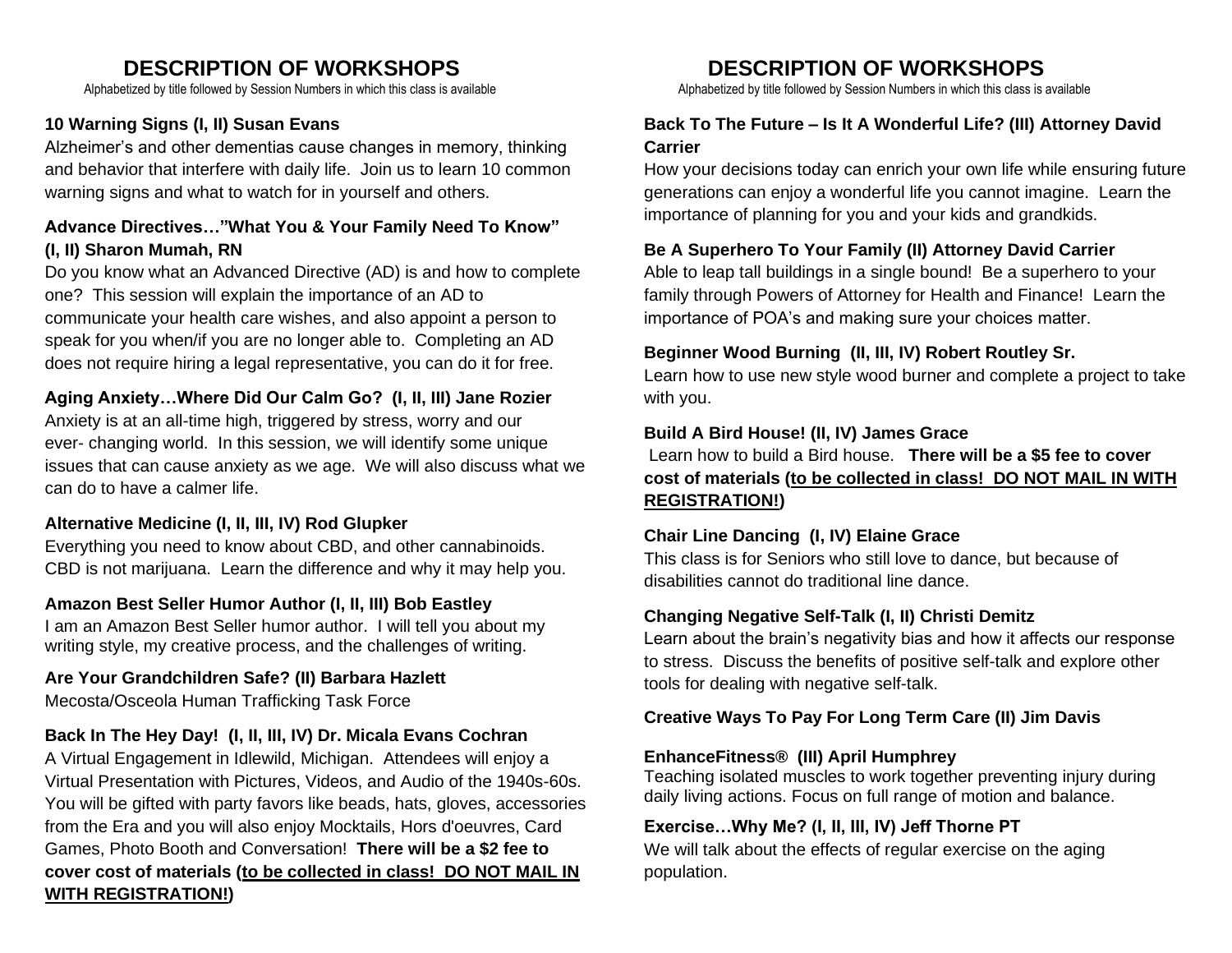# **DESCRIPTION OF WORKSHOPS DESCRIPTION OF WORKSHOPS**

# **Eye Care Trivia (IV) Dr. Amy Dinardo**

What do you know about your eyes? This is an interactive presentation that will fill you in on eye health topics and what you can do to keep seeing your best.

# **Failing To Plan Is Planning To Fail (III, IV) Attorney Steven Balkema**

Discussion on the importance of having the proper estate planning documents in place.

### **Find A Way To Stay! (II) Amanda TePasste & Sarah Wheeler**

Home modifications and equipment options to maintain safety and independence in your home. This workshop will be led by two occupational therapists who are also certified Aging In Place Specialist. We will discuss adaptive equipment and modifications to make to your home more accessible.

## **"Healthy Eating" (III, IV) Bailey Gager**

Join Bailey, a registered dietitian, while she reviews the 6 main food groups. You will learn tips & tricks along the way to help you create a better balanced diet.

# **Healthy Immune System – How to Live Your Healthiest Life! (I, II) Mary Bechaz, DN**

An apple a day keeps the doctor away & many more foods that cure! There is no magic bullet, but we can stay healthy by what we do each day.

#### **Healthy Living for Your Brain & Body (III, IV) Susan Evans**

Learn what research has shown about lifestyle choices that may help keep your brain and body healthy as you age. Hear practical ways you can incorporate changes into a plan for healthy aging.

#### **High Priority Invasive Species (II) Emma Costantino**

This presentation covers invasive species in the region that are considered a high priority for control, how to identify them, and the problems they cause.

Alphabetized by title followed by Session Numbers in which this class is available Alphabetized by title followed by Session Numbers in which this class is available

#### **How To Pay For Long Term Care (I, II) Attorney Todd Balkema**

Discussion on qualifying for Medicaid, Medicaid Waiver, Veterans Benefits, Long Term Care Insurance and self paying.

#### **Identity Theft…Protecting Yourself! (IV) Sheriff Brian Miller & Det/Sgt Casey Nemeth**

Will tell you how to be on the lookout, and how to protect yourself.

#### **Keep America Singing (I, II) Dave Marasus**

Sing those great songs and hymns remembering the Good ol' Days!

### **Library Resources for Seniors (I, II) Lauren Perkins**

Join us to learn more about free resources available with your local library card! Access free entertainment and information as well as community workshops and classes at your library or from your home.

#### **Living With The Wildlife (I,II) Angela Greenway**

Presentation on feeding/baiting ban and why it's important. Will also discuss bird feeders and nuisance bear prevention.

**Local History & Folklore (III, IV) Roger Schneidt, Robert King** Local history and folklore stories of Big Rapids and surrounding area.

**"Local Trails" White Pine, The Dragon… (III, IV) Paul Griffith**

We will talk about the 92 mile White Pine Trail and several other trails available in Mecosta County, such as The Dragon, Clay Cliffs, Pine Grove, Riverwalk, White Pine Recreation Area and Bike Lanes being developed.

#### **Medicaid Mysteries (I) Attorney David Carrier**

Why do most families suffer nursing home poverty when tested solutions would preserve independence and financial security? Learn how you can preserve life savings and qualify for Medicaid.

**Medicare Check-Up: Take "Full" Advantage (III, IV) Nancy Courser** If you are on an Advantage plan, this class is for you! We'll review the basics of Medicare A, B, C, and D and **concentrate on the valueadded benefits** of having this type of health insurance coverage. This includes a discussion of the over-the-counter benefits, gym membership, preventative dental, vision, hearing benefits and more. An Advantage plan is more than basic coverage… take "full "advantage" of these benefits this year which cost you nothing.